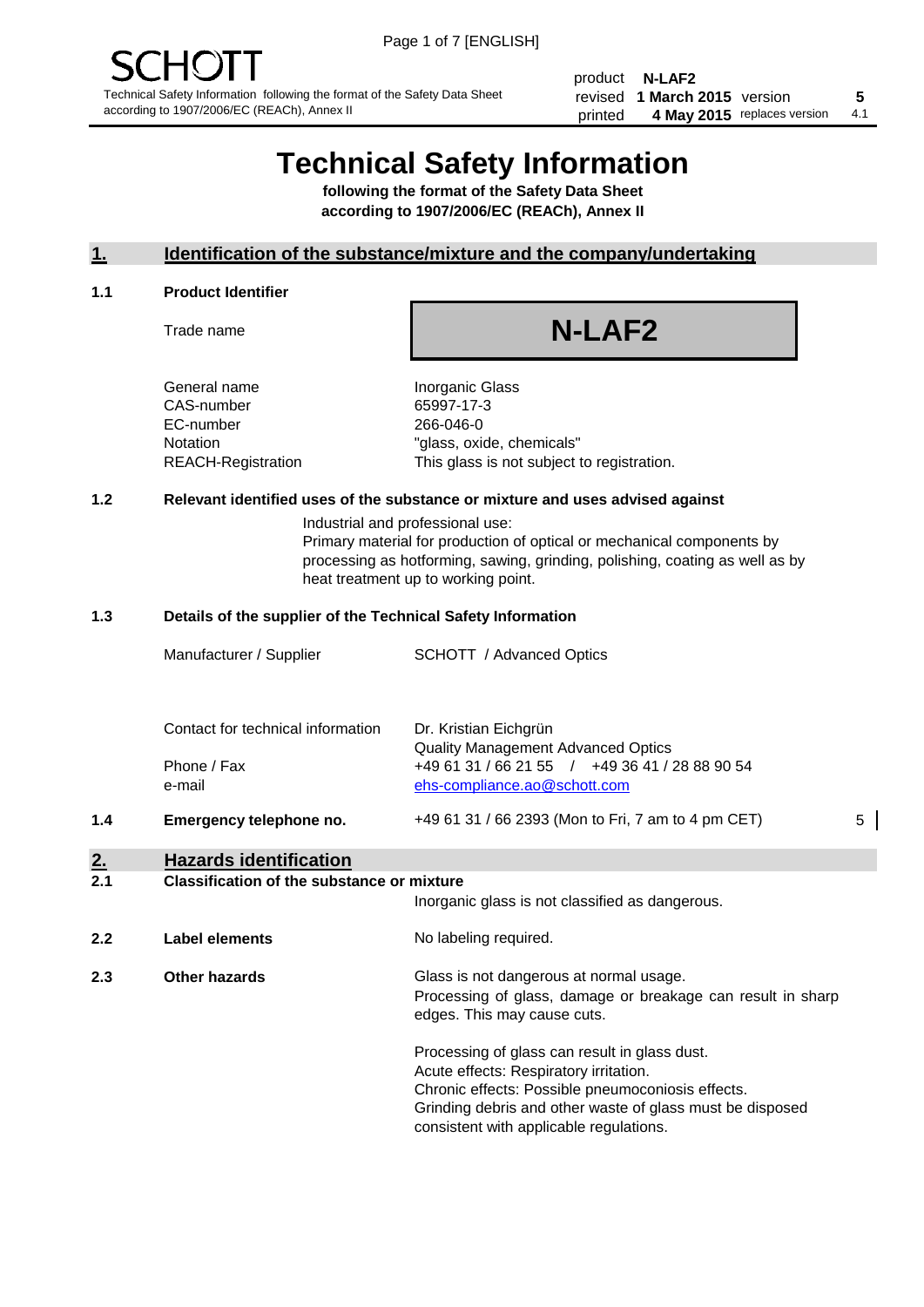### **3. Composition/information on ingredients**

#### **3.1 Substances**

As the substance glass is not included in the candidate list of substances of very high concern, currently there are no information duties according to article 33 of REACH. However for the production of glass we may use substances, which are on the candidate list and had been included in Annex XIV of the REACH regulation or could be included in future . These powdery substances are not present as such in the final glass; they are fully integrated into the glass matrix through the melting process. Thus they loose their original characteristics. The main components are listed as additional information in chapter 16. For more information please refer to ehs-compliance.ao@schott.com.

#### **3.2 Mixtures**

Glass is classified as substance acc. to regulation (EC) No 987/2008 (amending of Reach-Reg.).

#### **4. First aid measures**

#### **4.1 Description of first aid measures**

| <b>General information</b> | Glass is no hazardous substance. The following information<br>refer to glass dust and glass splinter which may result from<br>processing or breakage. |
|----------------------------|-------------------------------------------------------------------------------------------------------------------------------------------------------|
| <b>After inhalation</b>    | Supply fresh air; consult doctor in case of complaints                                                                                                |
| After skin contact         | Normally not dangerous.                                                                                                                               |
|                            | Consult doctor in case of complaints.                                                                                                                 |
| After eye contact          | Rinse under running water.                                                                                                                            |
|                            | Consult doctor in case of complaints.                                                                                                                 |
| <b>After swallowing</b>    | Consult doctor                                                                                                                                        |

#### **4.2 Most important symptoms and effects, both acute and delayed**

none known

**4.3 Indication of immediate medical attention and special treatment needed** 

|     |                                                                     | none                           |
|-----|---------------------------------------------------------------------|--------------------------------|
| 5.  | <b>Fire fighting measures</b>                                       |                                |
| 5.1 | <b>Extinguishing media</b>                                          | no requirements                |
| 5.2 | Special hazards arising from the substance or mixture               | none. Glass is noncombustible. |
| 5.3 | <b>Advice for firefighters</b>                                      | none                           |
| 6.  | <b>Accidental release measures</b>                                  |                                |
| 6.1 | Personal precautions, protective equipment and emergency procedures |                                |
|     |                                                                     | none                           |
| 6.2 | <b>Environmental Precautions</b>                                    | none                           |
| 6.3 | Methods and material for containment and cleaning up                | none                           |
| 6.4 | Reference to other sections                                         | none                           |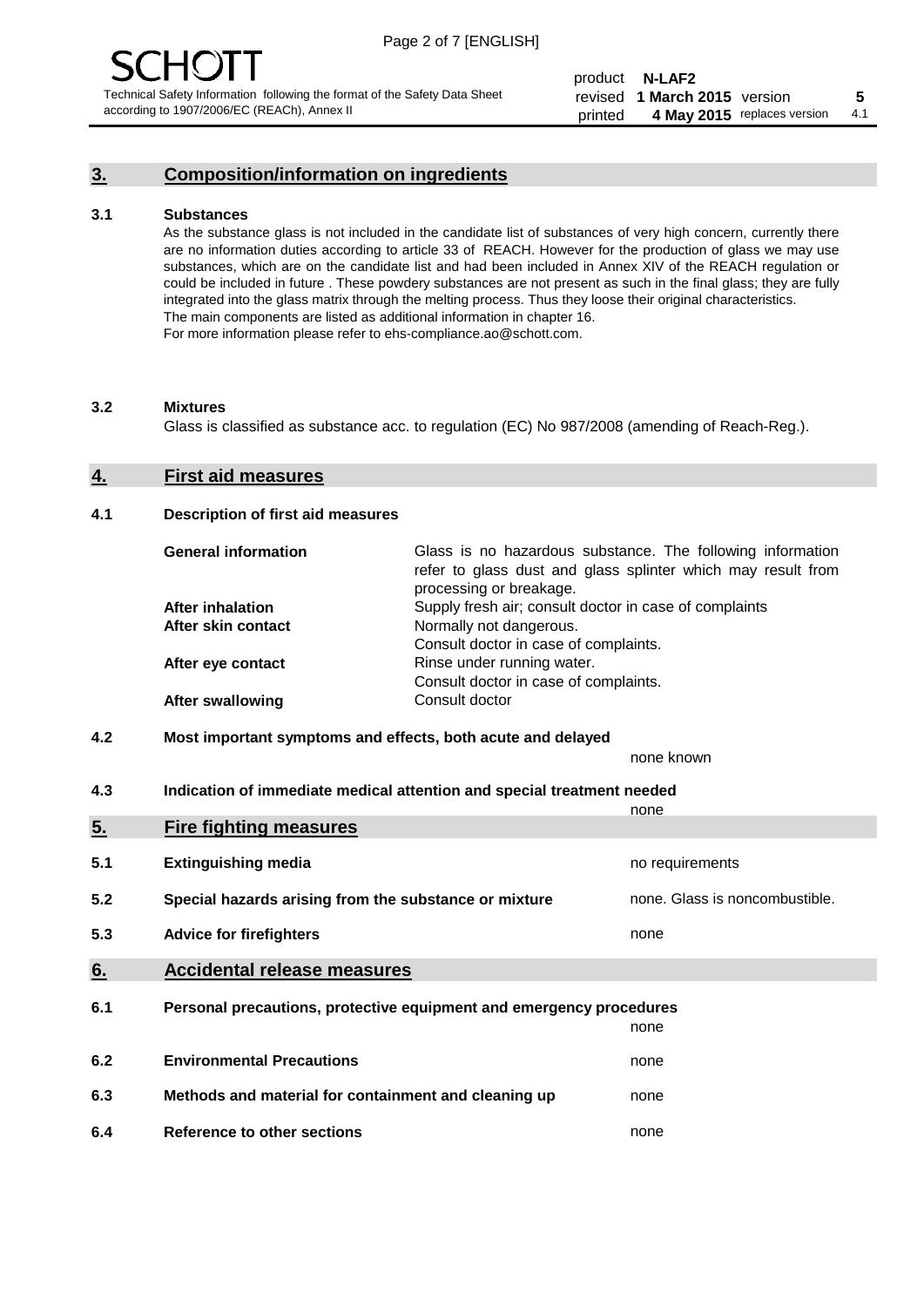

product **N-LAF2** revised **5 1 March 2015** version printed 4 May 2015 replaces version 4.1

| <u>7.</u><br>7.1 | <b>Handling and storage</b>                                                                                       |                                                                                                                                                                                                                                                                                                                                                                                     |
|------------------|-------------------------------------------------------------------------------------------------------------------|-------------------------------------------------------------------------------------------------------------------------------------------------------------------------------------------------------------------------------------------------------------------------------------------------------------------------------------------------------------------------------------|
|                  | <b>Precautions for safe handling</b>                                                                              | Avoid breakage because of injury risk by sharp edges.                                                                                                                                                                                                                                                                                                                               |
| 7.2              | Conditions for safe storage, including any incompatibilities                                                      | Store in dry environment. Avoid excessive humidity.                                                                                                                                                                                                                                                                                                                                 |
| 7.3              | Specific end use(s)                                                                                               | see section 1.2                                                                                                                                                                                                                                                                                                                                                                     |
| <u>8.</u>        | <b>Exposure controls / personal protection</b>                                                                    |                                                                                                                                                                                                                                                                                                                                                                                     |
| 8.1              | <b>Control parameters</b><br>Regulation<br>Value<br>0.3 mg / $m^3$<br>peak limit<br>no information<br>teratogenic | In case of dust formation, declaration for FUSED SILICA, CAS-No: 60676-86-0<br>TRGS 900 - GERMAN OCCUPATIONAL EXPOSURE LIMIT VALUES (01/2006)<br>(EXPOSURE LIMIT VALUE) with reference to the respirable fraction.<br>There is no reason to fear a risk of damage to the developing embryo<br>or foetus when limit value is adhered to                                              |
| 8.2              | <b>Exposure controls</b><br>in general.                                                                           | Technical measures and appropriate work processes have higher priority than personal<br>protective equipment. Provide adequate ventilation by local exhaust ventilation or ventilation<br>Adequate assessment tools for verification of effectivity of the protective measures includes<br>methods of measurements as described in "Technischen Regeln for Gefahrstoffe (TRGS) 402. |
|                  | <b>Respiratory Protection</b>                                                                                     | Technical<br>measure: wet grinding/processing, avoid dust<br>formation.<br>If glass dust or particulates are above the national exposure<br>limits use a national approved respirator for dust and fibers.                                                                                                                                                                          |
|                  | <b>Hand Protection</b>                                                                                            | Use protective gloves and safety wristbands for protection<br>against cut injuries.                                                                                                                                                                                                                                                                                                 |
|                  | Eye Protection                                                                                                    | Use industrial safety glasses that meet national standards.                                                                                                                                                                                                                                                                                                                         |
|                  | <b>Personnel Protection</b>                                                                                       | Use safety skirting for protection from sharp edges.<br>Wear safety shoes.                                                                                                                                                                                                                                                                                                          |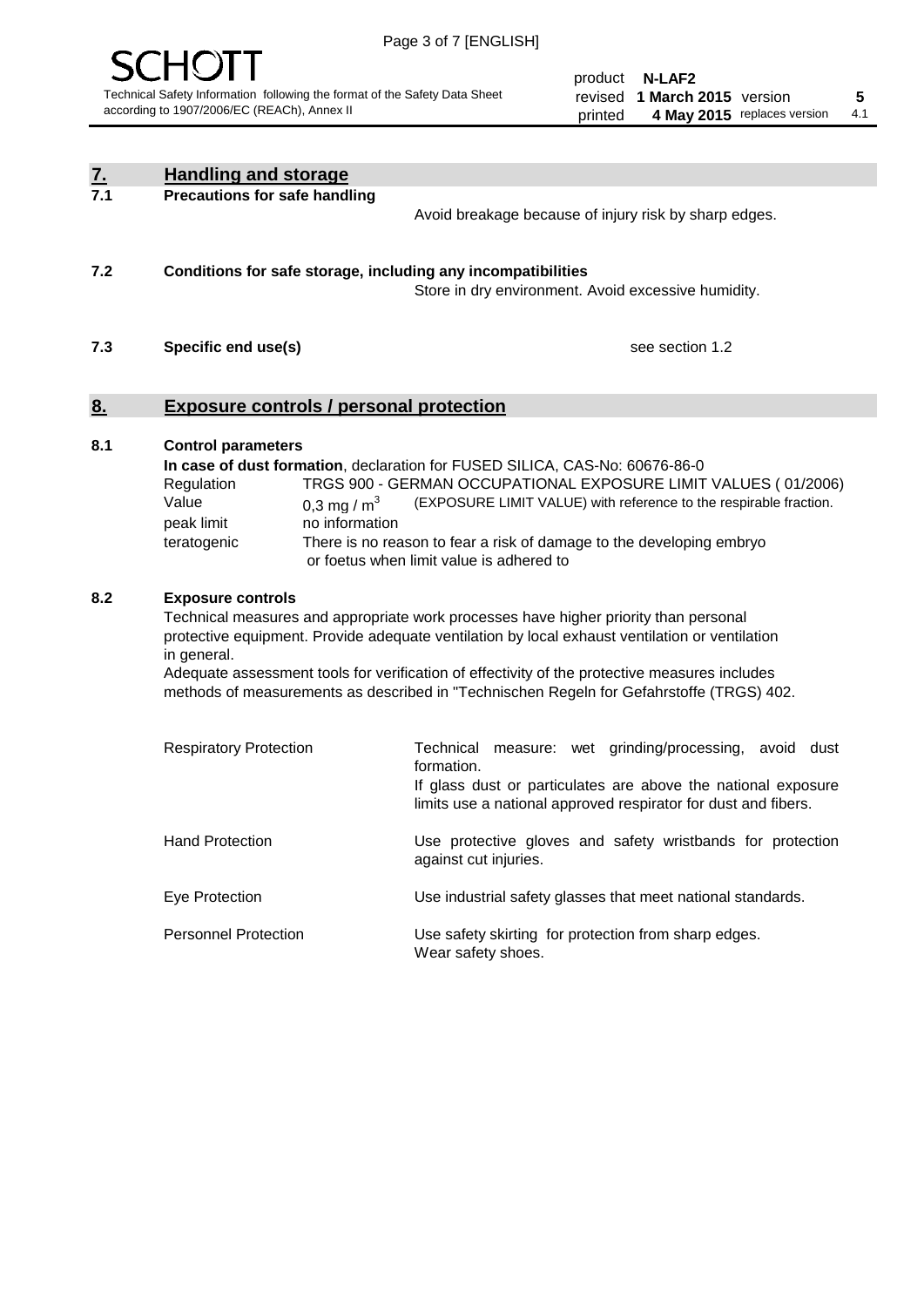#### **9. Physical and chemical properties**

#### **9.1 Information on basic physical and chemical properties**

|     | Appearance                            |                                                    |
|-----|---------------------------------------|----------------------------------------------------|
|     | <b>Physical state</b>                 | solid                                              |
|     | <b>Colour</b>                         | transparent or coloured                            |
|     | <b>Odour</b>                          | odourless                                          |
|     | pH-value                              | not applicable                                     |
|     | Boilling point/boilling range         | not applicable                                     |
|     | Melting point/melting range           | 653 °C                                             |
|     |                                       | Transformation temperature according to ISO 7884-8 |
|     | <b>Flashpoint</b>                     | not combustible                                    |
|     | <b>Combustibility</b>                 | not combustible                                    |
|     | Ignition temperature                  | none                                               |
|     | <b>Auto flammability</b>              | none                                               |
|     | Danger of explosion                   | none                                               |
|     | <b>Explosive limits upper / lower</b> | none                                               |
|     | <b>Oxidizing characteristics</b>      | none                                               |
|     | Vapour pressure                       | not applicable                                     |
|     | Density (20 °C)                       | $4,30$ g/ccm                                       |
|     | <b>Water solubility</b>               | not applicable                                     |
|     | <b>Fat solubility</b>                 | not applicable                                     |
|     | n-octanol-water partition coefficient | not applicable                                     |
|     | <b>Other information</b>              | none                                               |
| 9.2 | <b>Other information</b>              | none                                               |

## **10. Stability and Reactivity**

#### **10.1 Reactivity**

Glass is a stable material. Glass is inert to many chemicals, but may react to hot, strong alkaline solutions and with hydrofluoric, fluorosilicic and phosphoric acids. When heated to temperatures above the melting point, metal oxide fumes may be emitted.

Glass is an amorphous, inorganic, usually transparent or translucent substance consisting of a mixture of silicates or sometimes borates or phosphates as glass formers. With additions of modifiers a melt is produced at high temperatures, that cools to a solid state without crystallization.

#### **10.2 Chemical stability**

Glass is stable at normal environmental conditions.

**10.3 Possibility of hazardous reactions** 

No hazardous reactions at intended use.

| 10.4 | <b>Conditions to avoid</b>       | see section 10.1 |
|------|----------------------------------|------------------|
| 10.5 | Incompatible materials           | see section 10.1 |
| 10.6 | Hazardous decomposition products | see section 10.1 |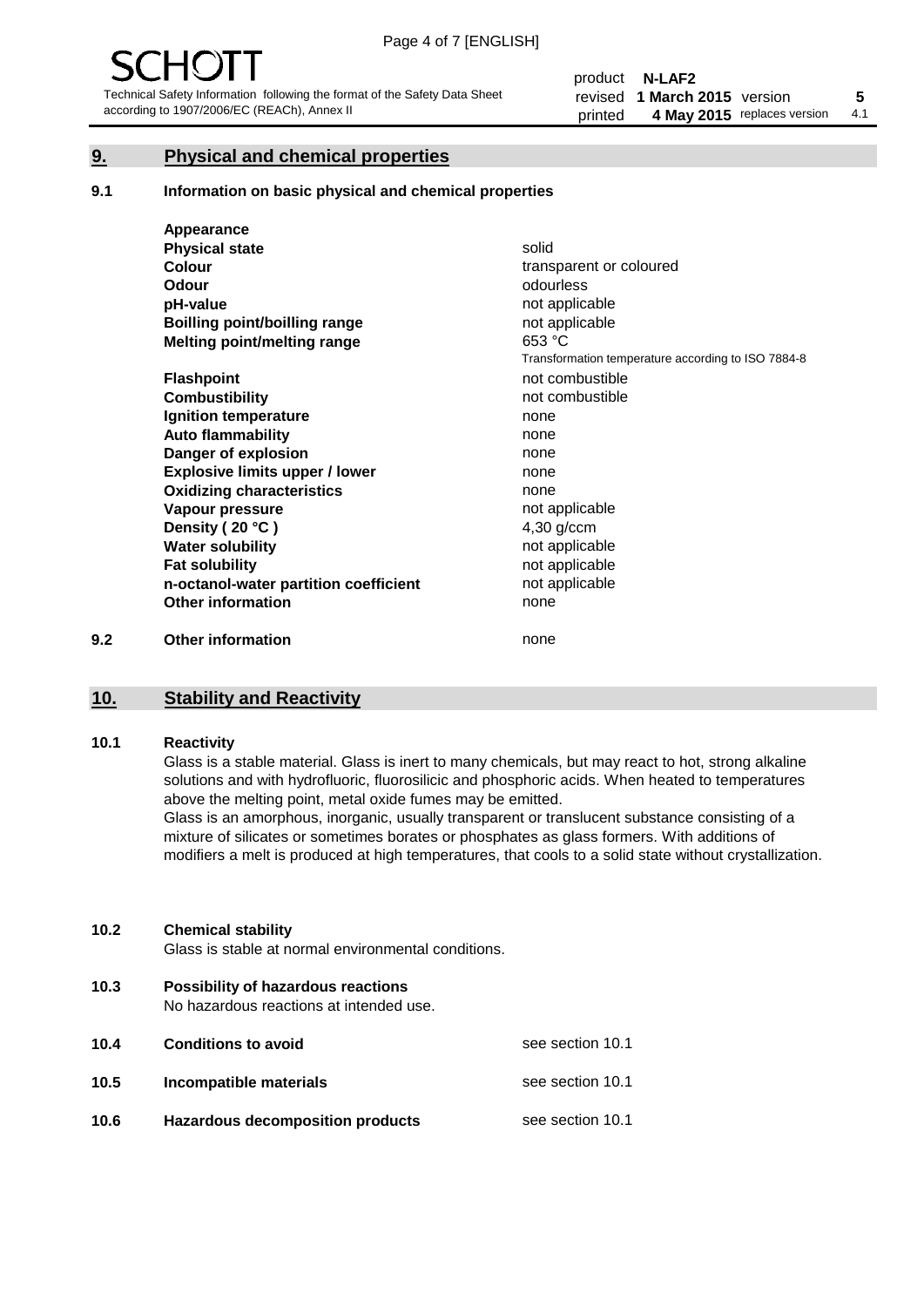

#### **11. Toxicological information**

**11.1 Information on toxicological effects** Toxicological data are not available.

### **12. Ecological information**

- **12.1 Toxicity**
- **12.2 Persistence and degradability**
- **12.3 Bioaccumulative potential**
- **12.4 Mobility in soil**
- **12.5 Results of PBT and vPvB assessment**
- **12.6 Other adverse effects**

#### **13. Disposal considerations**

**13.1 Waste treatment methods**

| Disposal according to local regulations |
|-----------------------------------------|
|                                         |

unknown unknown unknown unknown

unknown unknown

| <u>14.</u> | <b>Transport information</b>                                            |                     |
|------------|-------------------------------------------------------------------------|---------------------|
| 14.1       | <b>UN Number</b>                                                        | no requirements     |
| 14.2       | <b>UN Proper Shipping Name</b>                                          | no requirements     |
| 14.3       | <b>Transport hazard class(es)</b>                                       | no requirements     |
| 14.4       | Packing group                                                           | no requirements     |
| 14.5       | <b>Environmental hazards</b>                                            | no requirements     |
| 14.6       | Special precautions for user                                            | see sections 6 to 8 |
| 14.7       | Transport in bulk according to Annex II of MARPOL73/78 and the IBC Code |                     |
|            |                                                                         | no requirements     |

#### **15. Regulatory information**

#### **15.1 Safety, health and environmental regulations/legislation specific for the substance or mixture**

**REACH** Under REACH glass is classified as a "Substance". According to Appendix V Number 11 of the REACh regulation glass is exempted from registration if specified conditions are met. SCHOTT AG, Advanced Optics has examined this conditions for its products. This glass is not subject to registration.

**RoHS** This glass does not contain - according to our knowledge - materials in concentrations, whose placing on the market is forbidden in accordance to the current requirements of the European Directive 2011/65/EU.

#### **United Nations Globally Harmonized System (UN-GHS) related to safety information.**

This information considers also the requirements of the UN-GHS related to safety information.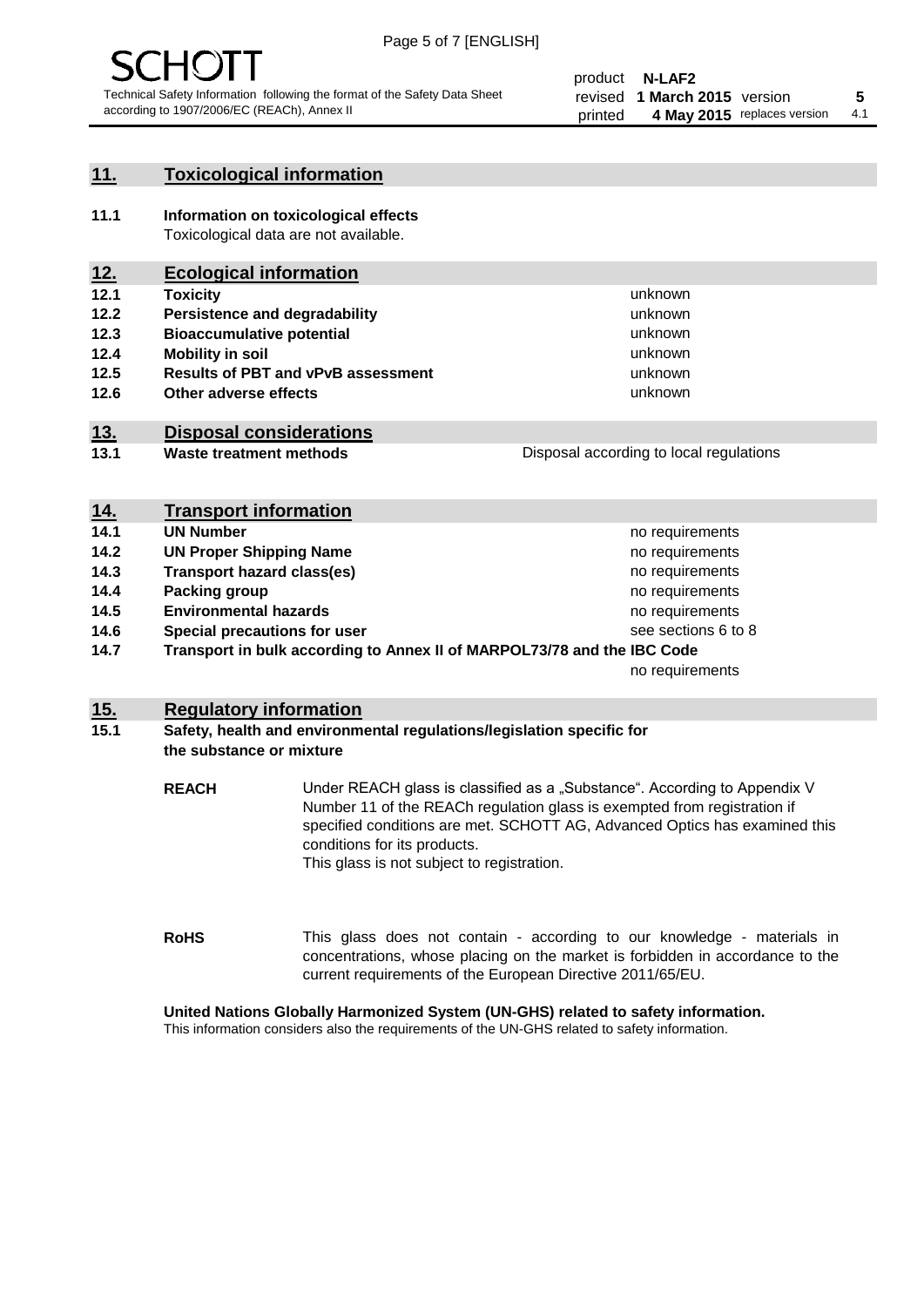# 10 J

Technical Safety Information following the format of the Safety Data Sheet according to 1907/2006/EC (REACh), Annex II

#### product **N-LAF2** revised **5 1 March 2015** version printed 4 May 2015 replaces version 4.1

#### **15.2 Chemical Safety Assessment**

A Chemical Safety Assessment has not been carried out.

#### **16. Other information**

#### **16.1 Composition of mixture according to raw materials, based on the oxides.**

| chemical                 |               | proportion    | <b>SVHC (REACH)</b> | Reg.      | <b>OSHA</b>                                             | <b>ACGIH</b>        | Carc. |
|--------------------------|---------------|---------------|---------------------|-----------|---------------------------------------------------------|---------------------|-------|
| name                     | <b>CAS-No</b> | of weigth (%) | (Y/N)               | (Y/N)     | <b>PEL</b>                                              | <b>TLV</b>          | (Y/N) |
| Boron Oxide              | 1303-86-2     | $10 - 20$     | Yes                 | Yes       | $15 \text{ mg/m}^3$                                     | $10 \text{ mg/m}^3$ | No    |
| Barium Oxide             | 1304-28-5     | $30 - 40$     | No.                 | Yes       | $0.5 \text{ mg/m}^3$ 0.05 mg/m <sup>3</sup>             |                     | No    |
| Calcium Oxide            | 1305-78-8     | < 1           | No.                 | Yes       | $5 \text{ mg/m}^3$                                      | $2 \text{ mg/m}^3$  | No    |
| Lanthanum Oxide          | 1312-81-8     | $20 - 30$     | No.                 | No.       | N/A                                                     | N/A                 | No    |
| Niobium Pentoxide        | 1313-96-8     | $1 - 10$      | No                  | <b>No</b> | N/A                                                     | N/A                 | No    |
| <b>Antimony Trioxide</b> | 1309-64-4     | < 1           | No                  | Yes       | $0.5 \,\mathrm{mq/m^3}$ 0.5 mg/m <sup>3</sup>           |                     | Yes   |
| Silica                   | 14808-60-7    | $10 - 20$     | <b>No</b>           | Yes       | 0.1 mg/m <sup>3</sup> 0.025 mg/m <sup>3</sup>           |                     | No    |
| Titanium Oxide           | 13463-67-7    | $1 - 10$      | No                  | Yes       | $15 \text{ mg/m}^3$                                     | $10 \text{ mg/m}^3$ | No    |
| Zinc Oxide               | 1314-13-2     | < 1           | <b>No</b>           | Yes       | 5 mg/m <sup>3</sup> (fume) 2 mg/m <sup>3</sup> (R dust) |                     | No    |
| Zirconium Oxide          | 1314-23-4     | $1 - 10$      | No                  | Yes       | $5 \text{ mg/m}^3$                                      | $5 \text{ mg/m}^3$  | No    |
|                          |               |               |                     |           |                                                         |                     |       |

**The classification and limiting values are valid for the raw materials, see section 3. Glass is not a substance of very high concern (SVHC).**

#### **Explanations to the data in the table**

| SVHC(REACH)        | The raw material is listed in the candidate list of the substances of very high<br>concern                                                                 |
|--------------------|------------------------------------------------------------------------------------------------------------------------------------------------------------|
| Reg.               | Regulated chemical substance per list OSHA Regulations (Standards - 29 CFR)<br>Subpart 1910.1000 Tables Z1 to Z3 Limits for Air Contaminants               |
| OSHA / PEL         | Permissible exposure limit – for chemical materials, issued by the OSHA                                                                                    |
| <b>ACGIH / TLV</b> | Threshold limit value - chemical substances classification by the ACGIH                                                                                    |
| <b>OSHA</b>        | Occupational Safety and Health Administration, an organization of the US.<br>Department of Labor (www.osha.gov).                                           |
| <b>ACGIH</b>       | American Conference of Governmental Industrial Hygienists (ACGIH), an<br>member-based organization that advances occupational and environmental<br>health. |
| Carc.              | Chemical substance classified as carcinogen                                                                                                                |